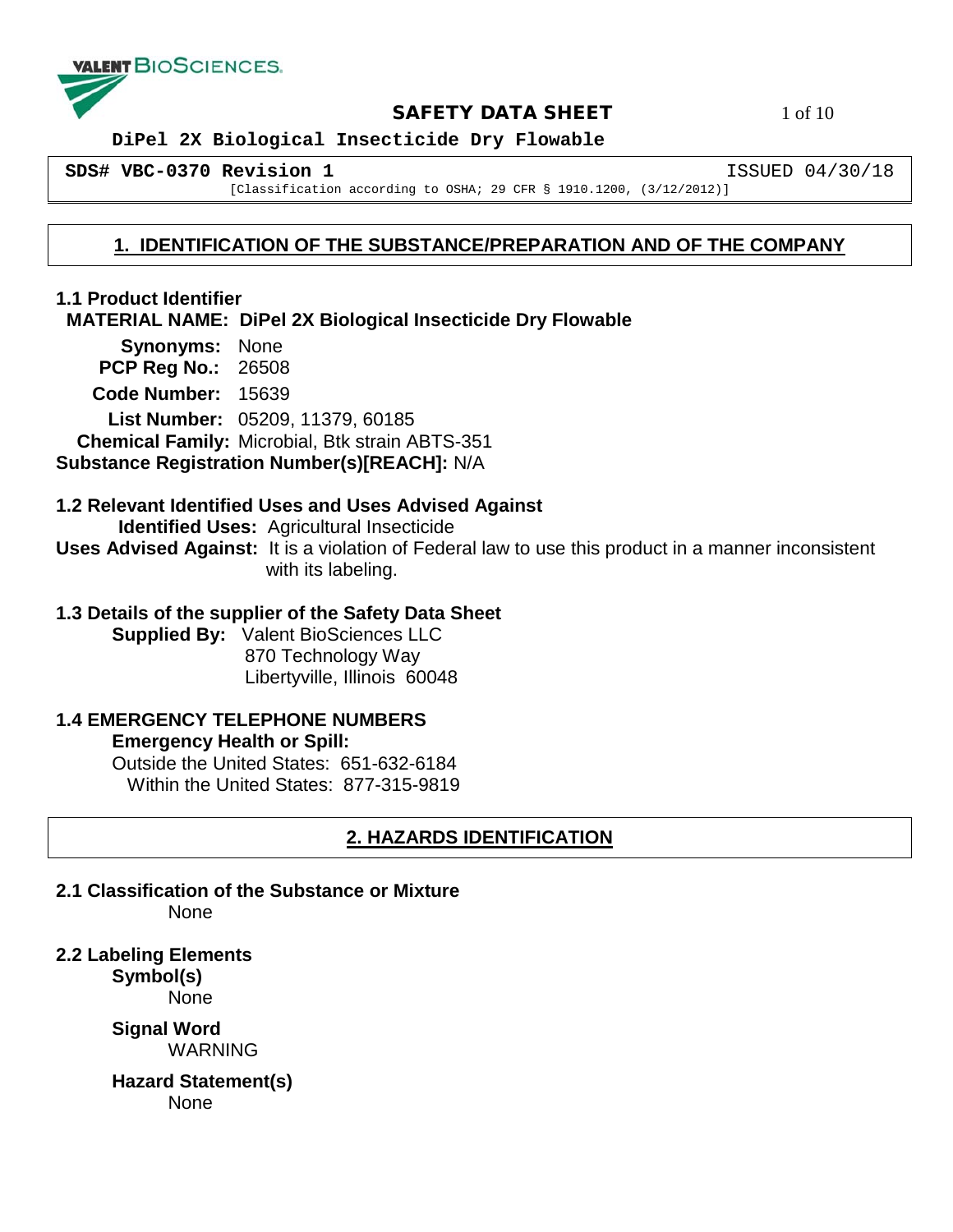

#### **SAFETY DATA SHEET** 2 of 10

#### **DiPel 2X Biological Insecticide Dry Flowable**

**SDS# VBC-0370 Revision 1** ISSUED 04/30/18

[Classification according to OSHA; 29 CFR § 1910.1200, (3/12/2012)]

#### **Precautionary Statement:**

#### **Prevention**

Wash hands and face thoroughly after handling

#### **Response**

IF IN EYES: Rinse cautiously with water for several minutes. Remove contact lenses, if present and easy to do. Continue rinsing.

If eye irritation persists: Get medical advice/ attention.

#### **Disposal**

Dispose of contents/container in accordance with local/regional/national regulations.

#### **2.3 Other Hazards**

None identified.

## **3. COMPOSITION/INFORMATION ON INGREDIENTS**

| CAS#            | <b>Component Name</b>                                                                                          | <b>Percent</b> |
|-----------------|----------------------------------------------------------------------------------------------------------------|----------------|
| None            | Bacillus thuringiensis subsp. kurstaki strain ABTS-351 fermentation<br>solids, spores, and insecticidal toxins | 57.0           |
| Trade<br>Secret | Other ingredients                                                                                              | 43.0           |

## **4. FIRST AID MEASURES**

#### **4.1 Description of First Aid Measures**

**GENERAL:** In all cases of doubt, seek medical attention.

**EYES:** Remove from source of exposure. Flush with copious amounts of water. Remove contact lenses, if present and easy to do, after the first 5 minutes, then continue rinsing. If irritation persists or signs of toxicity occur, seek medical attention. Provide symptomatic /supportive care as necessary.

**SKIN:** Remove from source of exposure. Take off contaminated clothing. Flush with copious amounts of water. Cover irritated skin with an emollient. If irritation persists or signs of toxicity occur, seek medical attention. Provide symptomatic/supportive care as necessary.

**INGESTION:** Remove from source of exposure. Move person to fresh air. Do NOT induce vomiting. Give large quantities of water. If signs of toxicity occur, seek medical attention. Provide symptomatic /supportive care as necessary.

**INHALATION:** Remove from source of exposure. If signs of toxicity occur, seek medical attention. Provide symptomatic/supportive care as necessary. If person is not breathing, call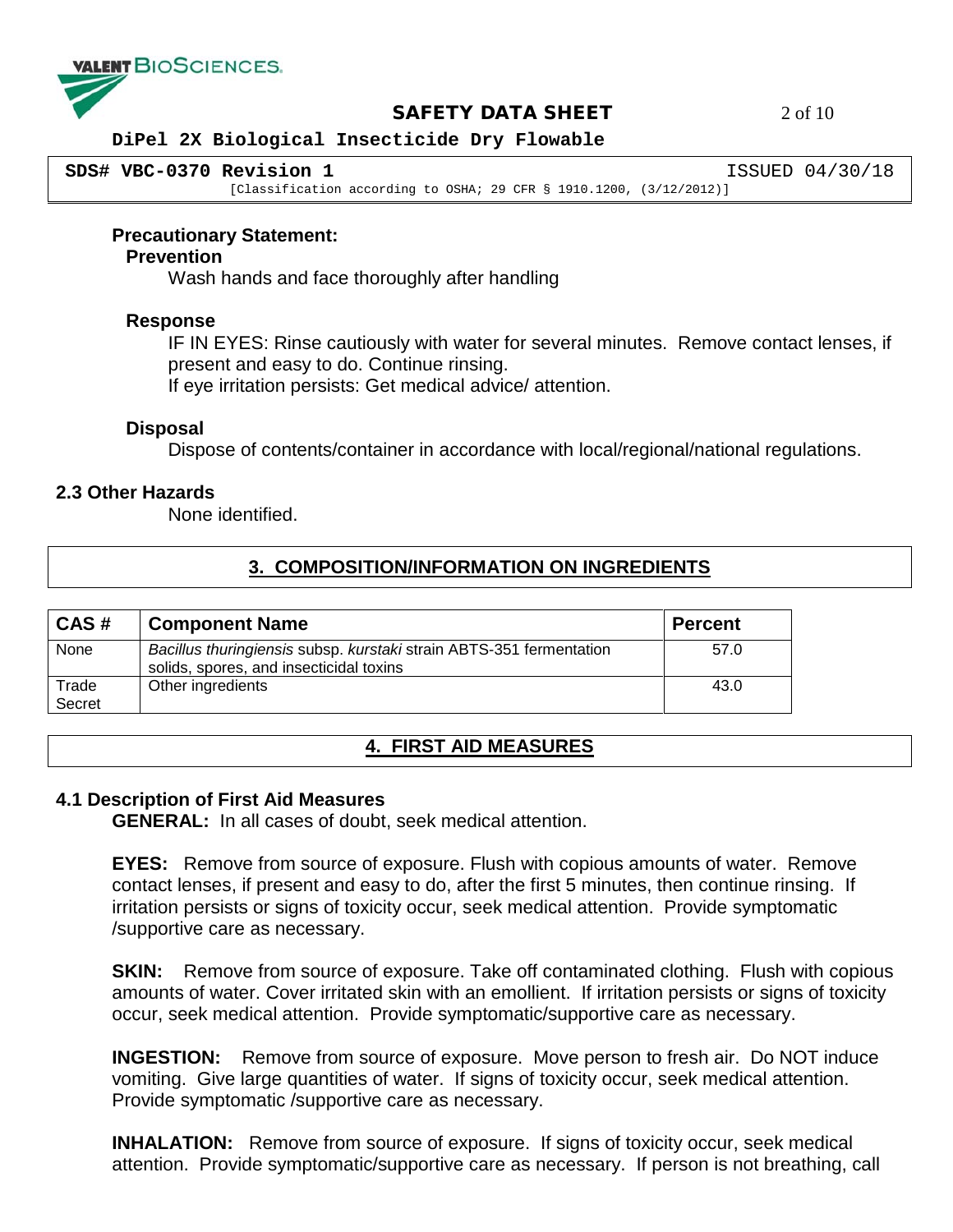

#### **SAFETY DATA SHEET** 3 of 10

#### **DiPel 2X Biological Insecticide Dry Flowable**

**SDS# VBC-0370 Revision 1** ISSUED 04/30/18 [Classification according to OSHA; 29 CFR § 1910.1200, (3/12/2012)]

911, then give artificial respiration.

**4.2 Most important Symptoms and Effects, both Acute and Delayed Acute**

Eye irritation

#### **Delayed**

No information on significant adverse effects

#### **4.3 Indication of any Immediate Medical Attention and Special Treatment Needed**

Treat symptomatically and supportively

## **5. FIRE FIGHTING PROCEDURES**

#### **5.1 Extinguisher Media**

#### **Suitable Extinguisher Media**

Dry chemical, water spray, foam or carbon dioxide. Use appropriate medium for the underlying cause of the fire.

#### **Unsuitable Extinguisher Media**

None known

#### **5.2 Specific Hazards Arising from the Chemical**

None known

#### **Thermal decomposition products**

Carbon oxides, nitrogen oxides

#### **5.3 Advice to Firefighters**

#### **Protective Equipment and precautions for firefighters**

Fire fighter should wear full-face, self-contained breathing apparatus and impervious protective clothing. Fire fighters should avoid inhaling combustion products. See Section 8 (Exposure Controls / Personal Protection)

#### **Fire & Explosive hazard**

Not expected to be flammable.

## **6. ACCIDENTAL RELEASE MEASURES**

#### **6.1 Personal Precautions, Protective Equipment and Emergency Procedures**

Use in a well-ventilated area. Respiratory protection such as a dust mask should be worn during normal product use. Wear eye protection appropriate to handling activities. Wear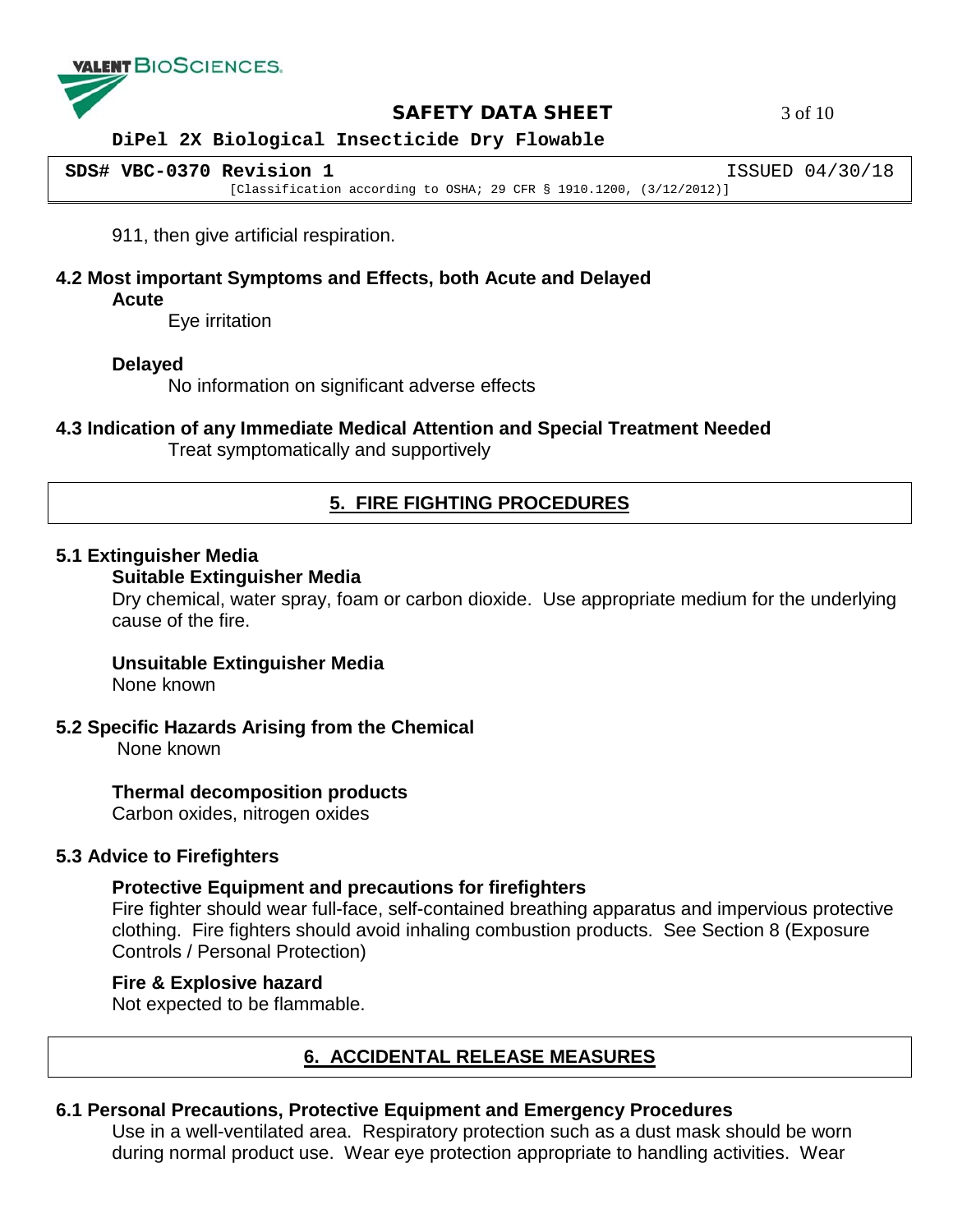

### **SAFETY DATA SHEET** 4 of 10

#### **DiPel 2X Biological Insecticide Dry Flowable**

| SDS# VBC-0370 Revision 1 |                                                                        | ISSUED 04/30/18 |
|--------------------------|------------------------------------------------------------------------|-----------------|
|                          | [Classification according to OSHA; 29 CFR § 1910.1200, $(3/12/2012)$ ] |                 |

impervious gloves. Wear appropriate body coverings if contact may occur. Where exposure level is not known, wear respirator protection suitable for expected level of exposure, in addition to the personal protection as recommended in Section 8.

#### **6.2 Environmental Precautions**

Keep out of drains, sewers, ditches and waterways. Avoid runoff to waterways and sewers. Dispose of excess product and washwaters according to local regulations.

#### **6.3 Methods and Materials for Containment and Cleaning Up**

Ventilate area. Wear appropriate personal protective equipment. Recover product and place into appropriate container for disposal. Do not flush to sewer. Avoid generating dust.

#### **6.4 Reference to Other Sections**

See Section 7 for Handling Procedures. See Section 8 for Personal Protective Equipment recommendations. See Section 13 for Disposal Considerations.

## **7. HANDLING AND STORAGE**

#### **7.1 Precautions for Safe handling**

Ventilate. Avoid breathing dust or vapor Avoid contact with eyes, skin or clothing. Wash thoroughly after handling. Do not eat drink or smoke while working with product, obey reasonable safety precautions and practice good housekeeping. For filling operations respiratory protection may be recommended particularly in enclosed areas.

#### **7.2 Conditions for Safe Storage, Including Incompatibilities**

Protect against physical damage. Close containers of unused material. Store in a dry, cool, ventilated place, away from direct sunlight.

#### **Incompatibilities**

None Known

#### **7.3 Specific End Use(s)**

Agricultural insecticide.

## **8. EXPOSURE CONTROLS/PERSONAL PROTECTION**

#### **8.1 Control Parameters**

**Component Exposure Limits**  None **Derived No Effect Levels (DNELs)** No DNELs available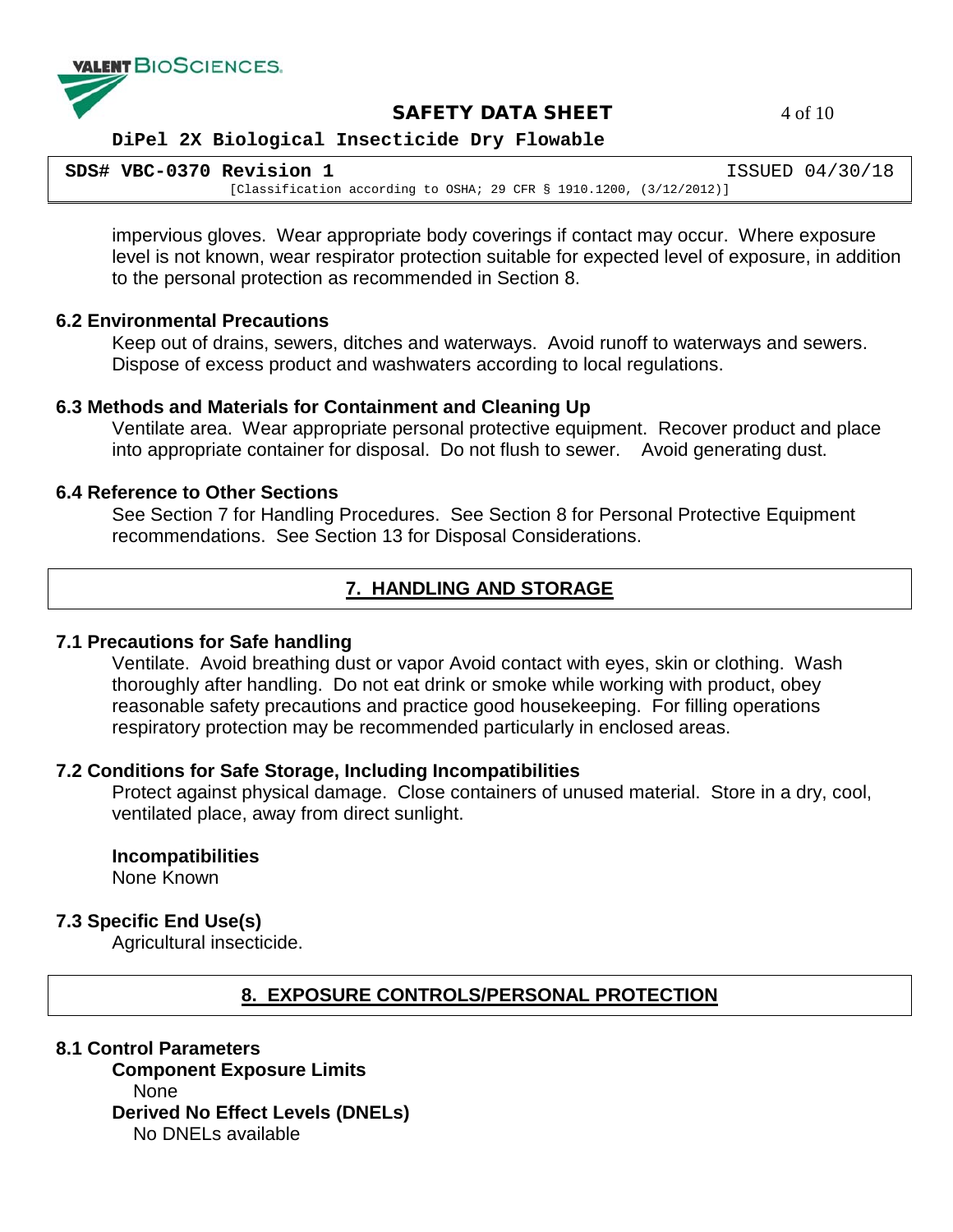

**SAFETY DATA SHEET** 5 of 10

 **DiPel 2X Biological Insecticide Dry Flowable**

**SDS# VBC-0370 Revision 1** ISSUED 04/30/18

[Classification according to OSHA; 29 CFR § 1910.1200, (3/12/2012)]

**Predicted No Effect Concentrations (PNECs)**

No PNECs available

#### **8.2 Exposure Controls**

#### **Appropriate Engineering Controls**

Provide general ventilation. Where adequate general ventilation is unavailable use process enclosure, local exhaust ventilation, or other engineering controls

#### **SKIN PROTECTION:**

Wear protective clothing, including boots and gloves. Wear gloves made of impervious materials. Wash thoroughly with soap and water after handling.

#### **EYE PROTECTION:**

Wear goggles, safety glasses with side shields or full-face shield when splashing or spraying of materials is likely.

#### **RESPIRATORY PROTECTION:**

For filling operations if dust/mist is produced respiratory protection is recommended or where respiratory protection is warranted, use dust/mist filtering respirator (MSHA/NIOSH approved number prefix TC-21C or a NIOSH approved respirator with any N, P, R or HE filter). Wash thoroughly with soap and water after handling.

## **9. PHYSICAL AND CHEMICAL PROPERTIES**

| Appearance:                     | Mustard brown       | Odor:                    | Not Determined |
|---------------------------------|---------------------|--------------------------|----------------|
| pH:                             | 4.1 (1% suspension) | Odor Threshold:          | Not Determined |
| Melting Point:                  | Not Determined      | Initial Boiling Point &  | Not Determined |
|                                 |                     | Range:                   |                |
| Flash Point:                    | Not Determined      | Solubility $(H2O)$ :     | Not Determined |
| Density:                        | $0.456$ g/ml        | <b>Evaporation Rate:</b> | Not Determined |
| Octanol/H <sub>2</sub> O Coeff: | Not Determined      | Decomposition Temp.:     | Not Determined |
| Auto Ignition:                  | Not Determined      | Vapor Pressure:          | Not Determined |
| Vapor Density:                  | Not Determined      | Flammability:            | Not Determined |
| Kinematic Viscosity:            | Not Determined      |                          |                |

## **10. CHEMICAL STABILITY AND REACTIVITY**

#### **10.1 Reactivity**

Material does not pose a significant reactivity hazard.

#### **10.2 Chemical Stability**

Stable under ordinary conditions of use and storage. Spontaneous reaction not possible.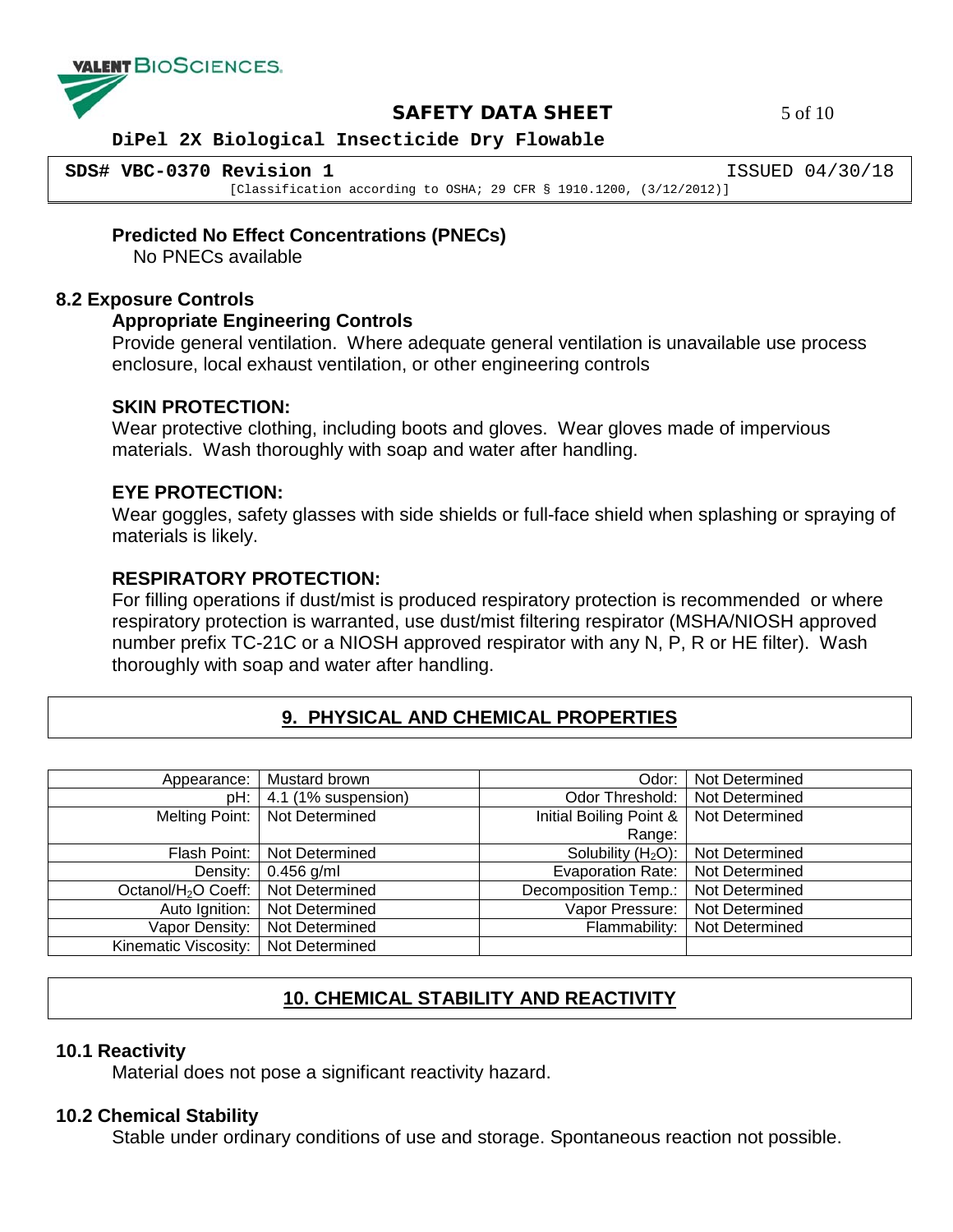

### **SAFETY DATA SHEET** 6 of 10

#### **DiPel 2X Biological Insecticide Dry Flowable**

**SDS# VBC-0370 Revision 1** ISSUED 04/30/18

[Classification according to OSHA; 29 CFR § 1910.1200, (3/12/2012)]

#### **10.3 Possibility of Hazardous Reactions**

Does not undergo hazardous polymerization

#### **10.4 Conditions to Avoid**

None known

#### **10.5 Incompatible Materials**

None known

#### **10.6 Hazardous Decomposition Products**

Carbon oxides and unidentified organic compounds.

## **11. TOXICOLOGICAL INFORMATION**

#### **11.1 Information on Toxicological Effects**

Likely Routes of Exposure Inhalation: Yes Eye Contact: Yes Skin Contact:Yes Ingestion: Not likely

#### Product (or TGAI where noted) Toxicology

Acute Effects Oral Toxicity:  $LD_{50} > 5,000$  mg/kg (rat) Dermal Toxicity:  $LD_{50} > 2,020$  mg/kg (rabbit) Inhalation Toxicity:  $LC_{50}$  rat (4 hours):  $> 5.15$  mg/L Corrosiveness: Not corrosive. Dermal Irritation: Mild to slightly-irritating Ocular Irritation: Not irritating Dermal Sensitization: Not a sensitizer (guinea pig) Mutagenicity Information: Components of this product are not listed as mutagens. Carcinogenicity Information: Components of this product are not listed as carcinogenic by NTP, IARC or OSHA. Developmental/Reproductive Toxicity: This material is not teratogenic Special Target Organ: Not Applicable Aspiration Hazard: Not Applicable Repeat Dose Studies: Not Applicable, Acute Toxicity testing was all negative

## **12. ECOLOGICAL INFORMATION**

#### **12.1 Ecotoxicity (Data for a Concentrated Technical Powder)**

Do not allow into waterways or lakes.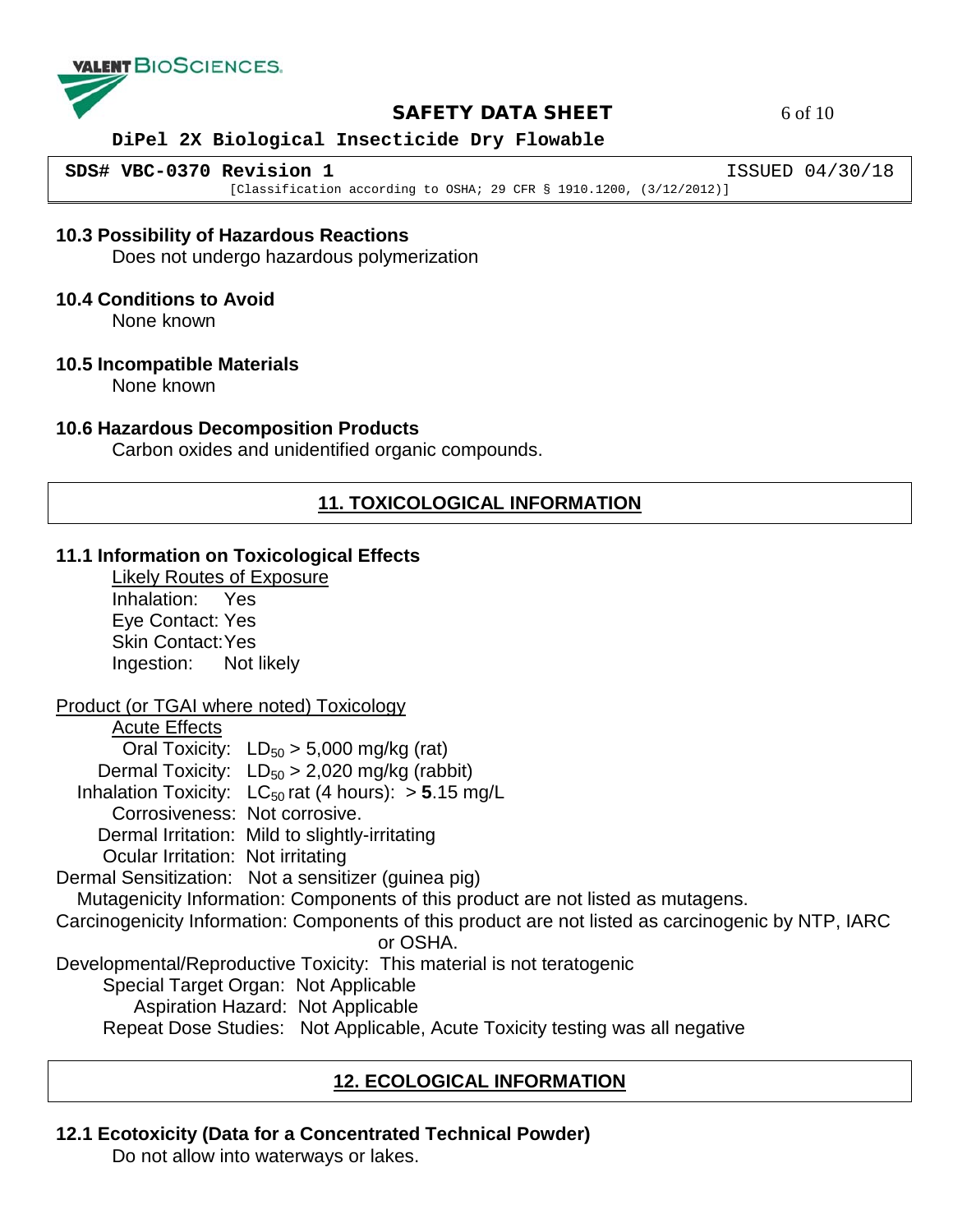

## **SAFETY DATA SHEET** 7 of 10

#### **DiPel 2X Biological Insecticide Dry Flowable**

| SDS# VBC-0370 Revision 1 |                                                                        | ISSUED 04/30/18 |
|--------------------------|------------------------------------------------------------------------|-----------------|
|                          | [Classification according to OSHA; 29 CFR § 1910.1200, $(3/12/2012)$ ] |                 |

Fish: LC<sub>50</sub> > 2.87 x 10<sup>7</sup> cfu/L (96-H<sub>1</sub> Rainbow Trout) Bird:  $LC_{50}$  >2857 mg/kg (5.7 x 10<sup>10</sup> cfu/kg) each day for 5 days (Sub-Acute Oral (dietary) - Bobwhite Quail) Invertebrates:  $EC_{50} > 50$  mg/L (48-Hr) (Daphnia) 21-day NOEC >5.0 mg/L (Daphnia)

Honeybee: Essentially Nontoxic to honeybee

#### **12.2 Persistence and Degradability**

No data available

**12.3 Bioaccumulation potential**

No data available

**12.4 Mobility in Soil**

No data available

# **12.5 Results of PBT and vPvB assessment**

Assessments not performed

#### **12.6 Other adverse effects**

None known

## **13. DISPOSAL CONSIDERATIONS**

#### **13.1 Waste Disposal Methods**

Dispose of product in accordance with federal, state, provincial, and local regulations. Prevent contamination of environment by wastes.

## **14. TRANSPORTATION INFORMATION**

DOT STATUS: Not regulated for domestic ground transport by US DOT UN PROPER SHIPPING NAME: N/A REMARKS: N/A

 IATA/ICA0 STATUS: Not Regulated PROPER SHIPPING NAME: N/A REMARKS: N/A

 IMDG STATUS: Not Regulated PROPER SHIPPING NAME: N/A REMARKS: N/A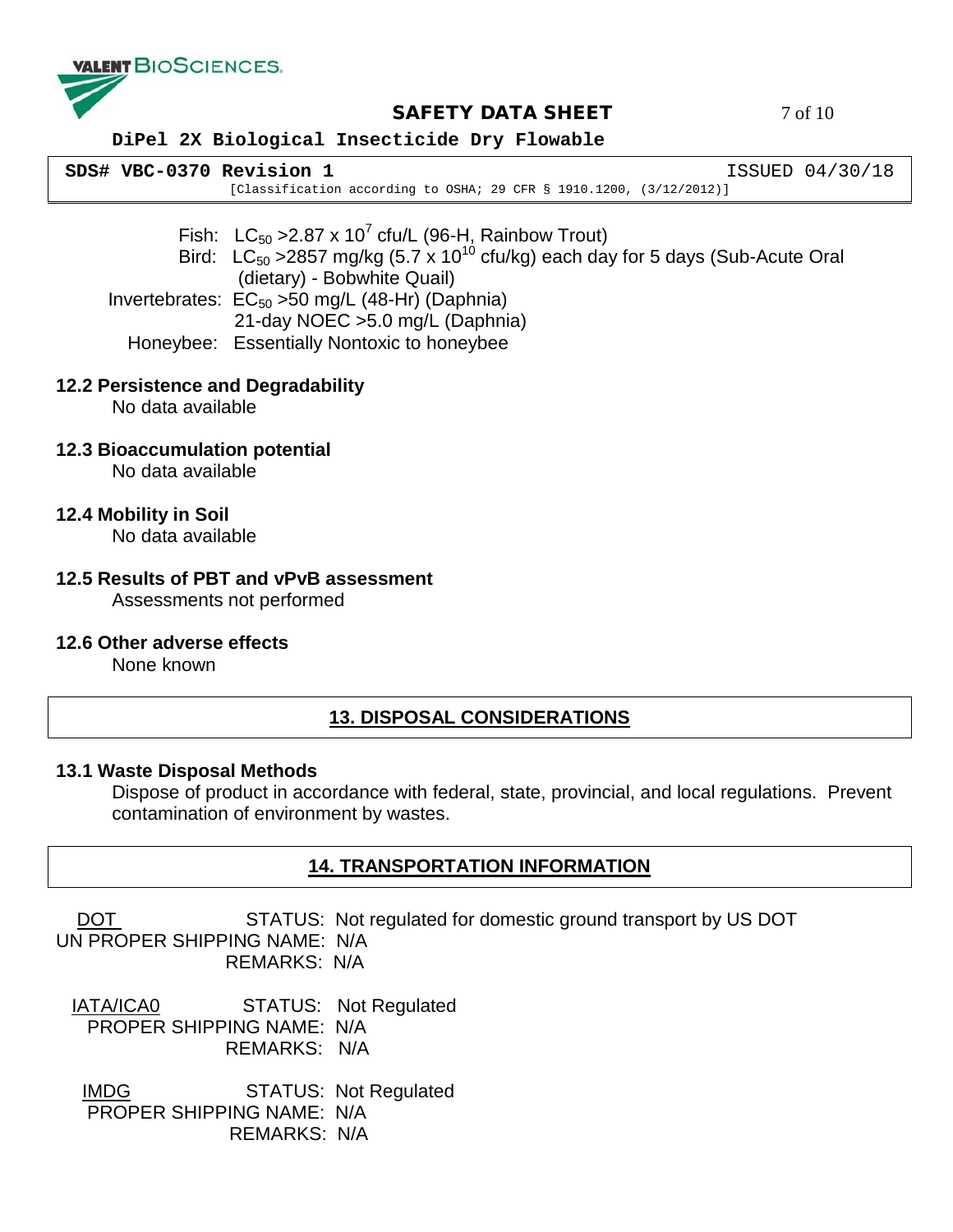

**SAFETY DATA SHEET** 8 of 10

 **DiPel 2X Biological Insecticide Dry Flowable**

**SDS# VBC-0370 Revision 1** ISSUED 04/30/18

[Classification according to OSHA; 29 CFR § 1910.1200, (3/12/2012)]

## **15. REGULATORY INFORMATION**

## **15.1 Safety, Health and Environmental Regulations / Specific Legislation**

 TSCA STATUS: Exempt CERCLA STATUS: Not regulated as hazardous SARA STATUS: Acute: No Chronic: No Fire: No CDT: No RCRA STATUS: Not regulated as hazardous State Right-To-Know: Not Listed Consult applicable national, state provincial or local laws to determine regulations, laws or ordinances which may be applicable.

OSHA HAZARD COMMUNICATION STANDARD: Not defined by the OSHA Hazard Communication Standard, 29 CFR

### **15.2 PMRA Pesticide Regulations**

PCP Number: 26508

Product must have PMRA Approved Pesticide Label attached to or accompanying all containers.

CAUTION EYE IRRITANT CAUTION SKIN IRRITANT POTENTIAL SENSITIZER KEEP OUT OF REACH OF CHILDREN

Avoid contact with skin, eyes, or clothing. Avoid breathing dust or spray mist. Wear a long-sleeved shirt, long pants, shoes and socks, eye goggles, and NIOSH approved respirator with any N-95, R95 or P-95 filter for biological products when handling, mixing/loading or applying the product and during all clean-up and repair activities. When applicators use closed systems (e.g. enclosed cabs) the personal protective equipment may be reduced or modified. Wash thoroughly with soap and water after handling. Remove contaminated clothing and wash before reuse.

TOXICOLOGICAL INFORMATION: Treat symptomatically.

#### STORAGE:

In order to ensure microbial purity and potency DiPel 2X DF Biological Insecticide should be stored in the original container at 0 to 25°C and use within 24 months of the date of manufacture. Store container upright and keep tightly closed when not in use.

## DISPOSAL

Triple- or pressure-rinse the empty container. Add the rinsings to the spray mixture in the tank. Follow provincial instruction for any required additional cleaning of the container prior to its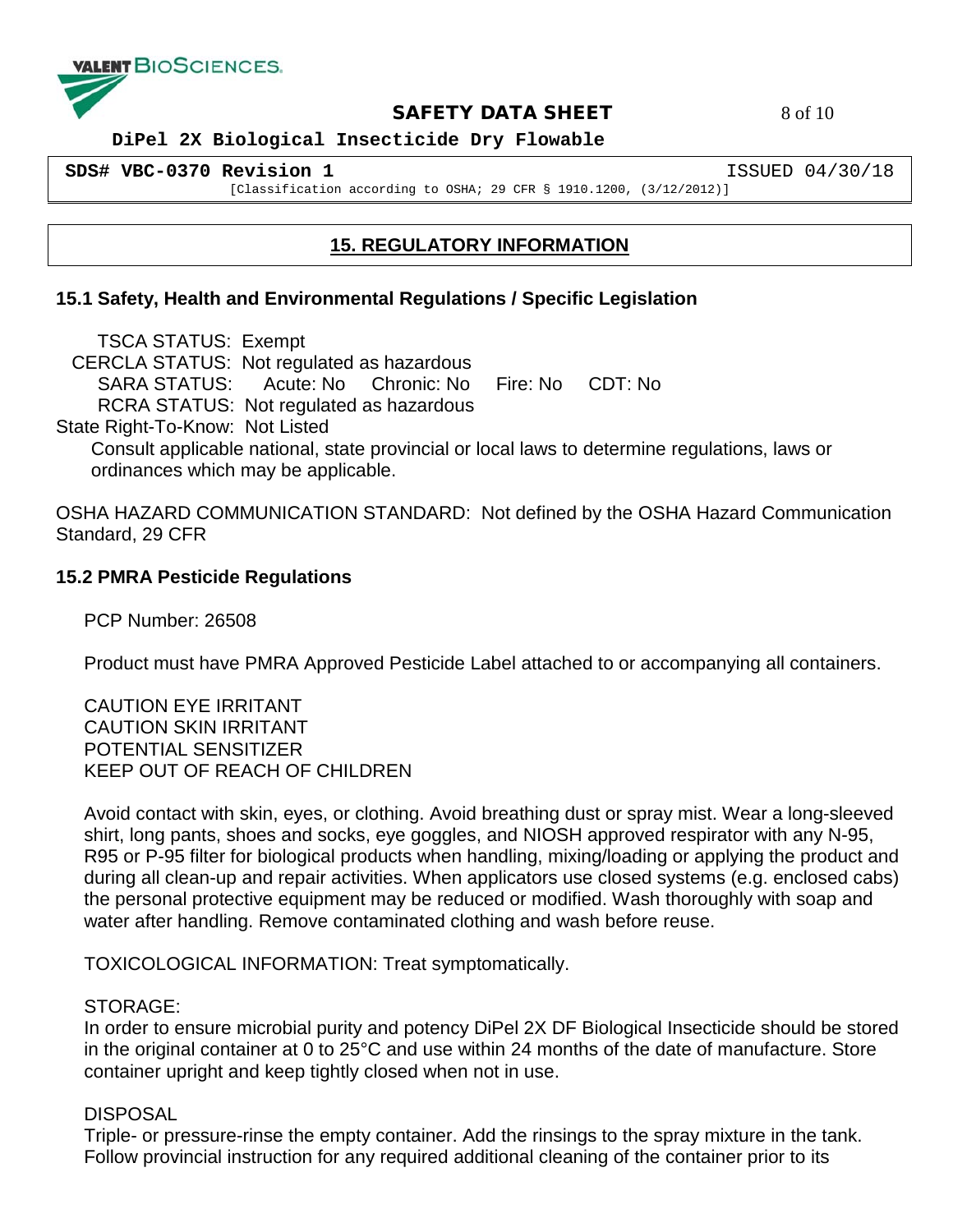

#### **SAFETY DATA SHEET** 9 of 10

 **DiPel 2X Biological Insecticide Dry Flowable**

| SDS# VBC-0370 Revision 1 |                                                                        | ISSUED 04/30/18 |
|--------------------------|------------------------------------------------------------------------|-----------------|
|                          | [Classification according to OSHA; 29 CFR § 1910.1200, $(3/12/2012)$ ] |                 |

disposal. Make the empty container unsuitable for further use. Dispose of the container in accordance with provincial requirements. For information on disposal of unused, unwanted product, contact the manufacturer or the provincial regulatory agency. Contact the manufacturer and the provincial regulatory agency in case of a spill, and for clean-up of spills.

### **16. OTHER INFORMATION**

## **NFPA Hazard Ratings HMIS Hazard Ratings**

Flammability: 0 Flammability: 0 1 = Slight

 Health: 1 Health: 1 0 = Minimal Instability:  $0$  Instability:  $0$  2 = Moderate

- 
- 
- $3 =$  Serious
- $4$  = Extreme

 REASON FOR ISSUE: Correct PCP# in Section 15 APPROVAL DATE: 04/30/18 SUPERSEDES DATE: 04/13/18

| LEGEND: $N/A = Not Applicable$ | $N/D = Not Determined$                                  |
|--------------------------------|---------------------------------------------------------|
| $N/L = Not$ Listed             | $L =$ Listed                                            |
| $C = Ceiling$                  | $S = Short-term$                                        |
|                                | $(R)$ = Registered Trademark of Valent BioSciences LLC  |
|                                | $(TM)$ = Registered Trademark of Valent BioSciences LLC |

The information provided in this Safety Data Sheet (SDS) is provided in good faith and believed to be accurate at the time of preparation of the SDS. However, to the extent consistent with applicable law, Valent BioSciences LLC and its subsidiaries or affiliates extend no warranties, make no representations, and assume no responsibility as to the accuracy, suitability, or completeness of such information. Additionally, to the extent consistent with applicable law, neither Valent BioSciences LLC nor any of its subsidiaries or affiliates represents or guarantees that this information or product may be used without infringing the intellectual property rights of others. Except to the extent a particular use and particular information are expressly stated on the product label, it is the users' own responsibility to determine the suitability of this information for their own particular use of this product. If necessary, contact Valent BioSciences LLC to confirm that you have the most current product label and SDS.

This Safety Data Sheet (SDS) serves different purposes than and DOES NOT REPLACE OR MODIFY THE APPROVED PRODUCT LABEL (attached to and accompanying the product container). This SDS provides important health, safety, and environmental information for employers, employees, emergency responders and others handling large quantities of the product in activities generally other than product use as required by the Occupational Health and Safety Act (29 CFR 1910.1200, "Hazcom"). The product label provides information